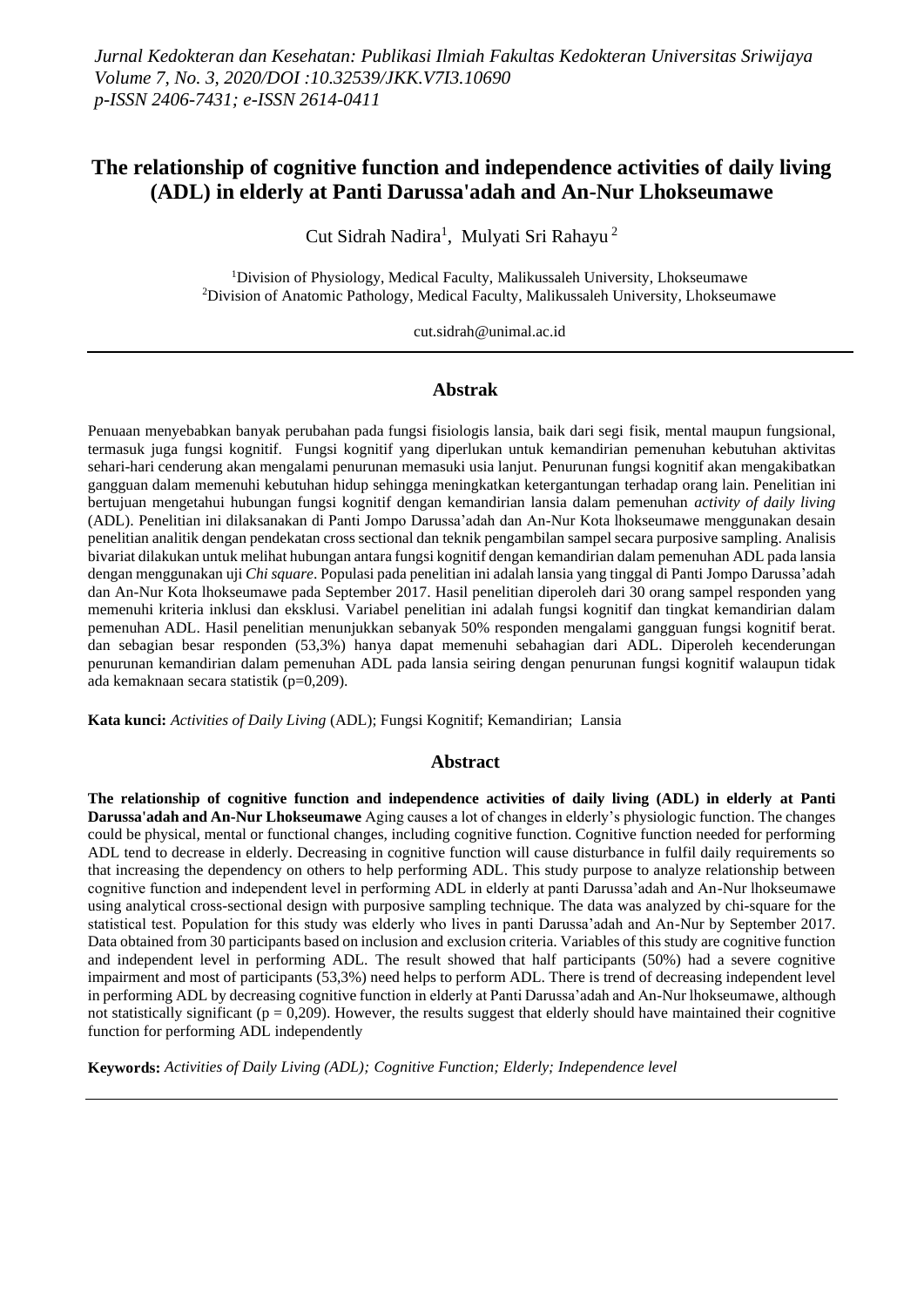# **1. Introduction**

Indonesia's population is aging, which is elderly proportion above 7%. By 2020, elderly population will significantly increase up to 28,822,879 with proportion 11.34%. Indonesia's rising elderly population was predicted higher than other country in Asia by 2050, which was projected to reach 100 million.<sup>1</sup> Aceh's elderly population aged 60 years and above in 2011 was recorded about 270,000. This number grow to 285,476 in  $2012.<sup>2</sup>$ 

Aging changes in organ systems, including nervous system. The nervous system changes cause decreasing in brain function. Elderly's brain weight generally decrease reach to 10- 20%. This condition occurs in aged 30-70 years.<sup>3</sup> Recently research showed that brain structure keep changing with increasing age, even without any neurodegenerative disease. This cerebrovascular pathological changing was associated with cognitive function regression.<sup>4</sup>

Cognitive function have important role in memory and most of daily living activities. Cognitive decline will also cause physical and psychological problems in elderly. The physical problem including special senses function, passion and sexual organ and also motoric function decline. The psychological problems in elderly such as inferiority complex, feeling guilty, or feel like an absolute useless, furthermore when they lose their spouse. These conditions made the elderly isolated themselves from others, so that they have no more intention in social contacts.<sup>5</sup>

**Mini Mental State Examination (MMSE).** Mini Mental State Examination is a structured scale consists of 30-points questionnaire which is grouped in 7 categories, i.e. orientation, registration, attention and calculation, recall, language and copying, that is used to measure cognitive impairment associated with neurodegenerative disorders such as Alzheimer*.* It has been proved to be a valid and reliable instrument to assess cognitive impairment. MMSE score: 24-30 shows normal cognitive function; 18-23 shows mild cognitive impairment; and 0-17 shows severe cognitive impairment.<sup>6</sup>

**Katz Index of Independence in ADL.** Katz Index is an instrument to assess functional status as a measurement of the elder's ability to perform ADL independently, either in feeding, bathing, toileting, continence, transferring or dressing. Score: 6 (high) for patient independent and 0 (low) for patient very dependent. <sup>7</sup>

## **2. Method**

This research is an analytical cross sectional study with purposive sampling technique which held in Panti Jompo Darussa'adah and An-Nur, Lhokseumawe. Population for this study was elderly who lives in panti Darussa'adah and An-Nur by September 2017. Data obtained from 30 participants based on inclusion and exclusion criteria. Variables of this study are cognitive function and independent level in performing Activities of Daily Living (ADL). The data was analyzed by chi-square for the statistical test with significant  $\alpha = 0.05$ .

## **3. Results**

The data of this research was obtained from 30 participants, who have various characteristics. The characteristics of participant can be seen on table 1. Most of the participants are at age 60- 74 years (53.3%), 37% are at age 75-90 years and another 3% are at age 45-59 years. The table also showed that 63% of the partipants was only elementary educated, and 30% was uneducated; 50% of them have stayed at Panti for 1-5 years; 63% formerly worked as a farmer; and most of elderly have normal nutritional status (40%), 27% underweight, 23% overweight and 10% obesity.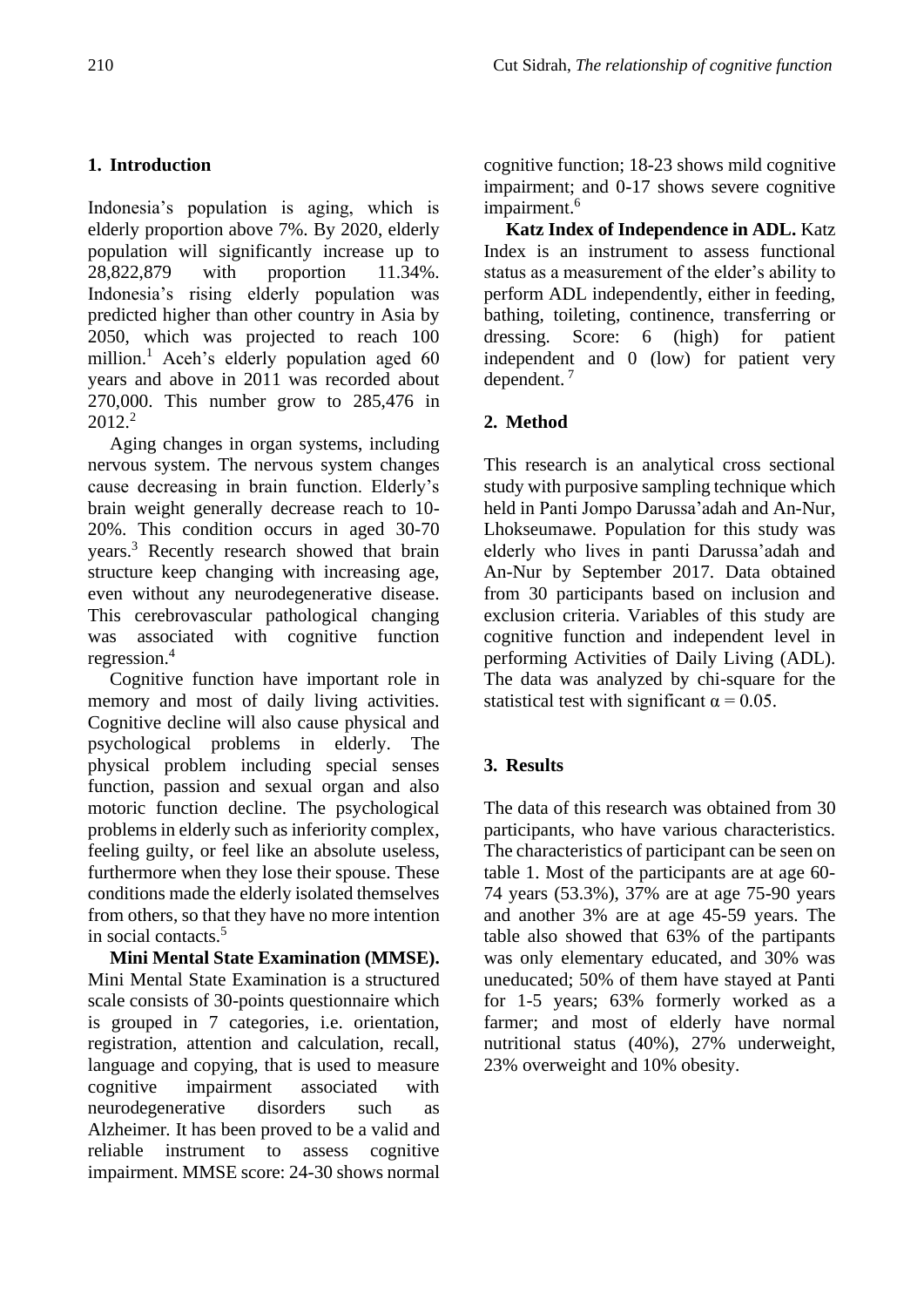| No                       | Characteristics<br>(% )<br>n |            |  |  |  |  |
|--------------------------|------------------------------|------------|--|--|--|--|
| 1.                       | Age                          |            |  |  |  |  |
|                          | 45-59 tahun                  | $3(10\%)$  |  |  |  |  |
|                          | $60-74$ tahun                | 16 (53.3%) |  |  |  |  |
|                          | 75-90 tahun                  | 11 (36.7%) |  |  |  |  |
| 2                        | Education                    |            |  |  |  |  |
|                          | No education                 | $9(30\%)$  |  |  |  |  |
|                          | Elementary school            | 19 (63%)   |  |  |  |  |
|                          | Junior High School           | 2(7%)      |  |  |  |  |
| 3                        | Length of stay               |            |  |  |  |  |
|                          | $< 1$ year                   | 6(20%)     |  |  |  |  |
|                          | $1-5$ years                  | 15 (50%)   |  |  |  |  |
|                          | $6-10$ years                 | 3(10%)     |  |  |  |  |
|                          | $> 10$ years                 | 6(20%)     |  |  |  |  |
| $\overline{\mathcal{A}}$ | Occupational history         |            |  |  |  |  |
|                          | housewife                    | $9(30\%)$  |  |  |  |  |
|                          | farmer                       | 19(63%)    |  |  |  |  |
|                          | merchant                     | 2(7%)      |  |  |  |  |
| 5                        | Nutritional status           |            |  |  |  |  |
|                          | underweight                  | 8 (27%)    |  |  |  |  |
|                          | normal                       | 12 (40%)   |  |  |  |  |
|                          | overweight                   | 7(23%)     |  |  |  |  |
|                          | obesity                      | 3(10%)     |  |  |  |  |

**Table 1. Elderly characteristics**

This research data also showed that most of the participants (50%) have severe impaired cognitive function, 43.3% with mild impaired cognitive function and only 6.7% of participants have normal cognitive function. There is a trend of worsing impaired cognitive function by increasing age (Table 2). Mild impaired cognitive was 56.3% in age 60-74 years, and increased by 72.7% in age 75-90 years.

**Table 2. Elderly cognitive function based on age**

| Elderl    | <b>Cognitive Function</b> |      |                  |      |                    |      |       |      |  |
|-----------|---------------------------|------|------------------|------|--------------------|------|-------|------|--|
| Class.    | Normal                    |      | Mild<br>Impaired |      | Severe<br>Impaired |      | Total |      |  |
|           |                           |      |                  |      |                    |      |       |      |  |
| (years)   | n                         | $\%$ | n                | $\%$ | n                  | $\%$ | n     | $\%$ |  |
| $45 - 59$ |                           | 33.  |                  | 33.  |                    | 33.  | 3     | 10   |  |
|           |                           | 3    |                  | 3    |                    |      |       |      |  |
| $60 - 74$ | 1                         | 6.3  | 9                | 56.  | 6                  | 37.  |       | 10   |  |
|           |                           |      |                  | 3    |                    |      | 5     | 6    |  |
| 75-90     |                           |      |                  | 27.  | 8                  | 72.  |       | 10   |  |
|           | 0                         | 0    | 3                | 3    |                    |      |       |      |  |
| Total     | 2                         | 6.7  |                  | 43.  |                    |      | 3     | 10   |  |
|           |                           |      | 3                | 3    |                    | 50   |       |      |  |

Elderly independence was assessed by Katz Independence Index. Results showed that 53.3% participant live in Panti Jompo Darussa'adah and An-Nur Lhokseumawe have partial indepence in ADLs, which means most of the elderly need other helps in performing ADLs, especially in transfer, continence, and feeding activity (table 3).

**Table 3. Elderly independence in Activity of Daily Living (ADL)**

| <b>Activity of Daily Living</b> |    |      |
|---------------------------------|----|------|
| Independent                     | 14 | 16 i |
| Partial independent             | 16 | 53.3 |
| Total                           |    |      |

There was also an incline in decreasing indepence by increasing age. Participants at age 45-59 and 60-74 years, consecutively, 66.7% and 68.8% have full independence in ADLs, while participants at age 75-90 years, 90.9% have partial independence and needs other helps in performing ADLs.

**Table 4. Elderly independence in Activity of Daily Living (ADL) based on age**

|                              | ADL         |      |                        |      |       |      |
|------------------------------|-------------|------|------------------------|------|-------|------|
| Elderly<br>class.<br>(years) | Independent |      | Partial<br>Independent |      | Total |      |
|                              | n           | $\%$ | n                      | $\%$ | n     | $\%$ |
| 45-59                        | 2           | 66.7 |                        | 33.3 | 3     | 100  |
| $60 - 74$                    | 11          | 68.8 | 5                      | 31.3 | 16    | 100  |
| 75-90                        |             | 9.1  | 10                     | 90.9 | 11    | 100  |
| Total                        | 14          | 46 7 | 16                     | 53.3 | 30    | 100  |

Independence level in ADL based on the cognitive function can be seen in figure 1. Statistical analysis for these data have not been significantly proved that there is a relationship between cognitive function and independence activities of daily living (ADL) ( $p = 0.209$ )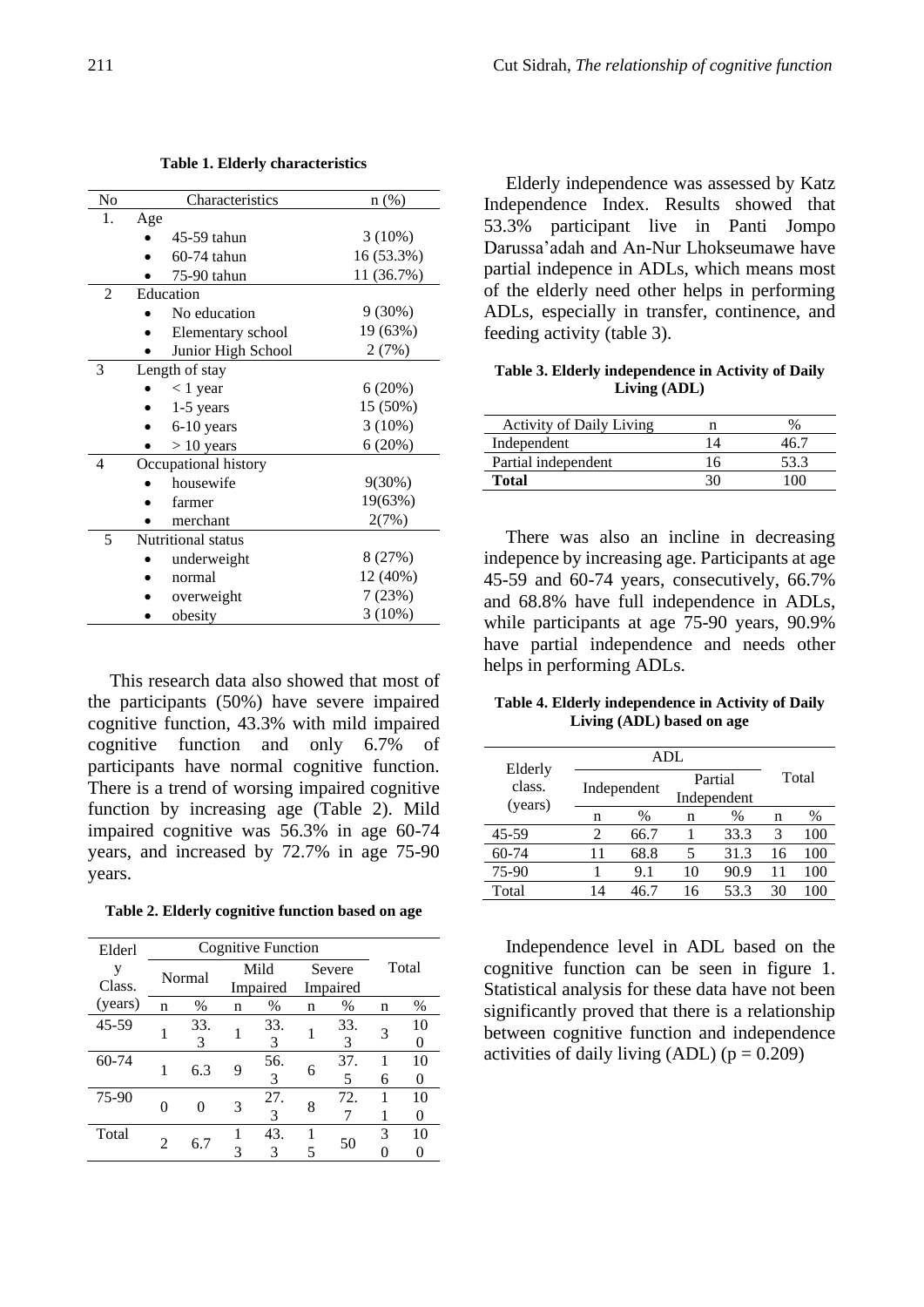

#### **Independence level in ADL based on the cognitive function**

**Figure 1. Independence level in ADL based on the cognitive function**

Figure 1. shows that there was a tendency in decreasing independence and increasing dependence in performing ADLs by worsen impaired-cognitive function, i.e. 0% in normal cognitive function, 46.2% in mild impairedcognitive function and 66.7% in severe impaired-cognitive function.

#### **4. Discussion**

Table 1 showed that most of the participants are at age 60-74 years (53.3%), 37% are at age 75- 90 years and another 3% are at age 45-59 years. This proportion shows that life expectancy of Lhokseumawe citizens were quite high. Increased elderly population tendency happens not only in this region, but also in Indonesia and this number was estimated increased reach to 100 million by  $2050<sup>1</sup>$ 

In this research, 63% of the partipants was only elementary educated, and 30% was uneducated. Education affects cognitive. Estimated 1-1.5% prevalence of cognitive decline occurred by increasing age and low education.<sup>8</sup> sociodemografic factors, such as occupation, environmental factors and personality also affect cognitive function.<sup>9</sup>

Independence is also affected by education, life change, social rule, age and disease.<sup>10</sup>

In this research, 40% of elderly have normal nutritional status, 27% underweight, 23% overweight and 10% obesity. Nutritional status will also affect cognitive function. Brocklehurst dan Allen (1987) explained that elderly have bad homeostatic reserve function, that cannot well adapt on abrupt-decreasing glucose and oxygen anymore and will lead brain metabolic disorders and impaired cognitive function.<sup>11</sup>

This research data also showed that there is a worse impaired cognitive tendency by increasing age. Mild impaired cognitive was 56.3% in age 60-74 years, and increased by 72.7% in age 75-90 years. Fadhia (2012) also got increasing proportion of impaired cognitive function by increasing age, i.e. 48% at age 60- 74 years, 57% at age 75-90 years, dan 100% at age > 90 years. $10$ 

It was estimated that one third of adult will had gradually decreasing cognitive function by increasing aged.<sup>5</sup> Aging changes organ systems, including nervous system. The nervous system changes cause decreasing in brain function. Elderly's brain weight generally decrease reach to 10-20%. This condition occurs in aged  $30-70$  years<sup>3</sup>. Brain structure keep changing with increasing age, even without any neurodegenerative disease. This cerebrovascular pathological changing was associated with cognitive function regression, affected ADL and lowered elderly quality of life. $4,12$ 

This research showed that all of uneducated participants have impaired cognitive function, with higher proportion in severe impaired cognitive (66.7%) than the mild impaired cognitive (33.3%). Folstein (1993) was also reported that age and education affects MMSE score. Even Naugle & Kawczak (1989) reported that the only factor that affect MMSE score is education.<sup>10</sup>

Elderly independence was assessed by Katz Independence Index. Results showed that 53.3% participant live in Panti Jompo Darussa'adah and An-Nur Lhokseumawe have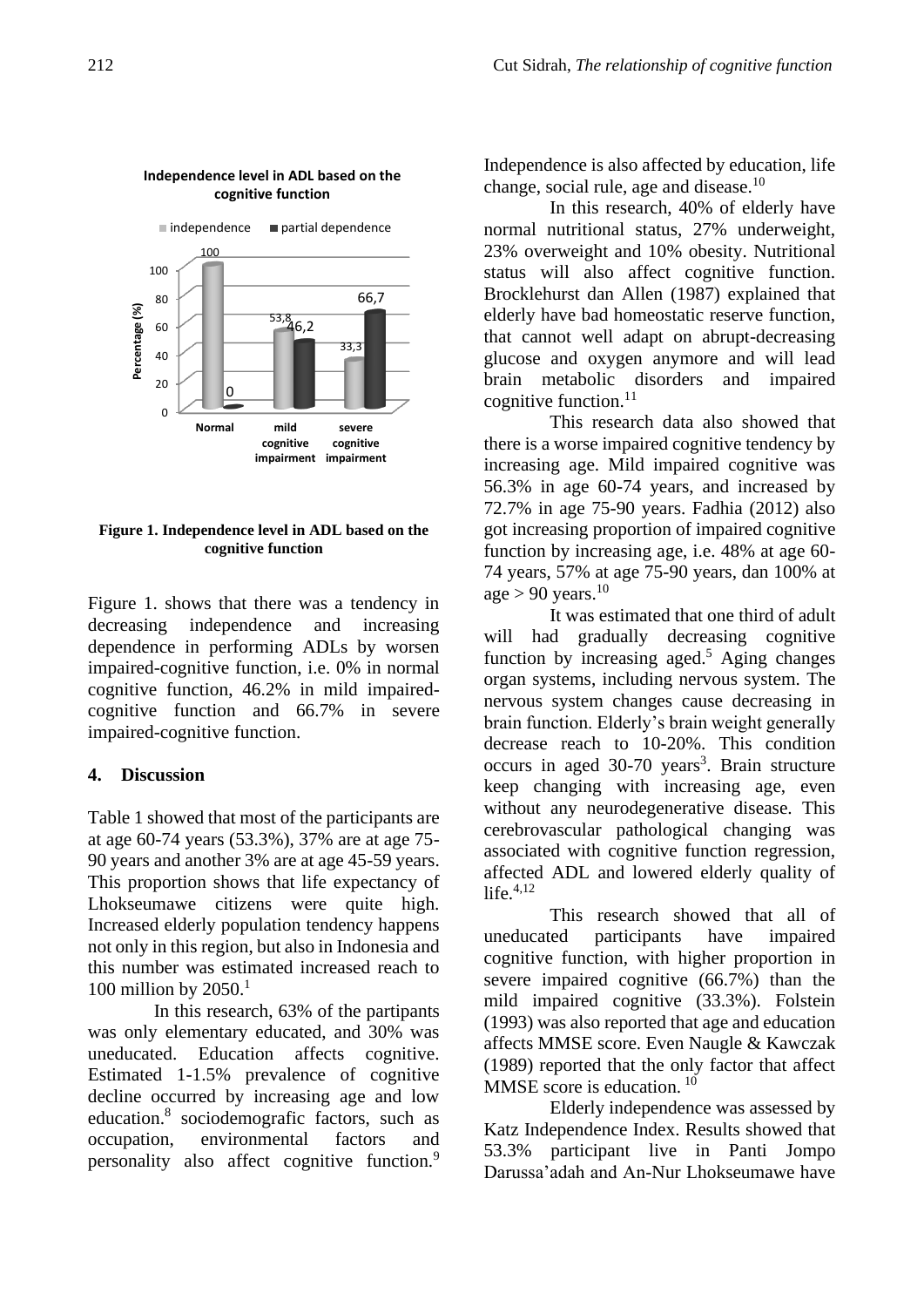partial indepence in ADLs, which means most of the elderly need other helps in performing ADLs, especially in transfer, continence, and feeding activity. There was also an incline in decreasing indepence by increasing age. Participants at age 45-59 and 60-74 years, consecutively, 66.7% and 68.8% have full independence in ADLs, while participants at age 75-90 years, 90.9% have partial independence and needs other helps in performing ADLs.

Brain mass and brain circulation decline occurred in old age will cause atrocyte proliferation that leads neurotransmitters (dopamine and serotonine) changes. The neurotransmitters changes will increase monoaminooxidases (MAO) activities.<sup>11</sup> This condition slows the central process and reaction time, so that social and occupational function will significantly decrease compared to previous time.<sup>13</sup> It will made the elderly lose intention in daily living activities, so that they will depend on others to do some activities which previously was capable to  $\delta$ .<sup>12</sup>

Cognitive function has an important role in memory process and most of ADLs. Impared cognitive function will affect elderly's physics and psychology. Physical disorders occurred in old age such as decreasing function of special sense, intention, sexual organs, and motoric; and psychological disorders such as inferiority complex, feeling guilty, or feel like an absolute useless, will made the elderly isolated themselves from others, so that they have no more intention in social contacts.<sup>5</sup>

## **5. Conclusions**

- 1. Most of participants are at age 60-74 years (53%), have elementary level of education (63%), have been in the dormitory (Panti) for 1-5 years (50%), have occupational history as farmer (63%), and have normal nutritional status (40%).
- 2. Fifty percents of participants was with severe impaired cognitive, 43.3% with mild impaired cognitive, and only 6.7% participants with normal cognitive function
- 3. Most of participants (53,3%) are partially independence in performing ADLs
- 4. Statistics cannot significantly proved the relationship of the cognitive function and independence in performing ADLs.

#### **References**

- 1. Departemen Kesehatan RI. 2013. Gambaran kesehatan lanjut usia di Indonesia. Jakarta: Kementerian Kesehatan RI.
- 2. Badan Pusat Statistik. 2012. Angka harapan hidup provinsi aceh menurut Kab/Kota. *Artikel elektronik*, [diakses 30 Mei 2017]. [http://www.aceh.bps.go.id.](http://www.aceh.bps.go.id/)
- 3. Fatmah. 2010. Gizi usia lanjut, Jakarta: Penerbit Erlangga.
- 4. Kuczynski B, Jagust W, Chui HC, Reed B. 2009. An inverse association of cardiovascular risk and frontal lobe glucose metabolism, *Neurology*. 72: 738–743.
- 5. Pieter HZ & Namora L. 2010. Pengantar Psikologi dalam Keperawatan. Jakarta: Kencana.
- 6. Rush AJ. 2000 Handbook of Psychiatric Measures. Washington DC: American Psychiatric Association.
- 7. Maryam RS, 2008. Mengenal Usia Lanjut dan Perawatannya. Jakarta : Salemba Medika.
- 8. Barnes DE, Yaffe K. 2007. Gejala depresi,penyakit pembuluh darah ,dan gangguan kognitif ringan. Arch Gen Psychiatry.
- 9. Azizah N, Santosa TH, Rohmah N. 2016. Hubungan Fungsi Kognitif dengan Kemandirian Lansia dalam Pemenuhan *Activity of Daily Living* (ADL) di UPT Pelayanan Sosial Lanjut Usia Jember. Jember: UMJ
- 10. Fadhia N, Ulfiana E, Ismono SR. 2012. Hubungan Fungsi Kognitif Dengan Kemandirian dalam Melakukan *Activities of Daily Living (ADL)* pada Lansia di UPT PSLU Pasuruan. http://www.journal.unair.ac.id >filerPDF